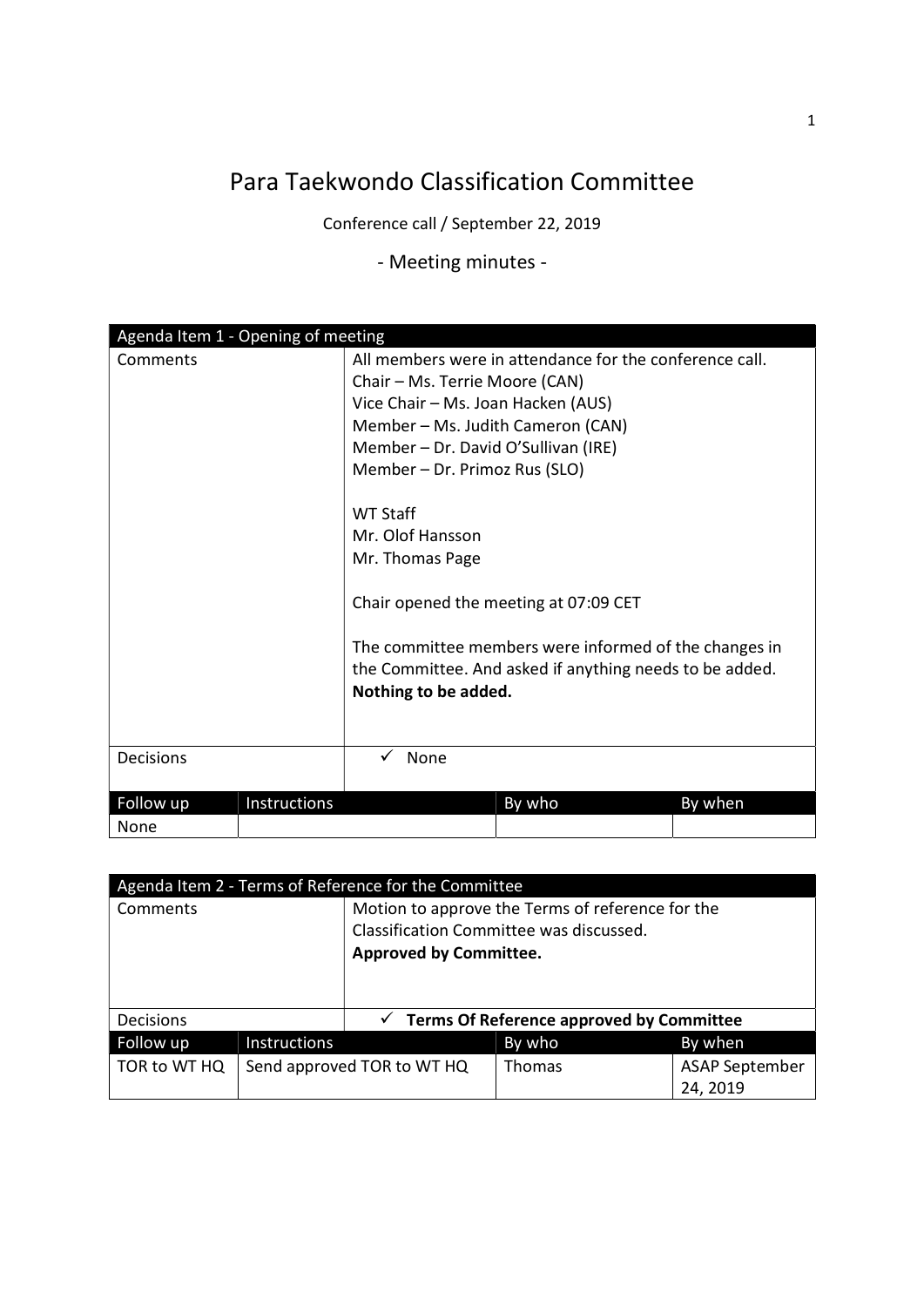| Agenda Item 3 - Research |                                                         |                                                                                                                                                                                       |                                                                                                                        |                     |
|--------------------------|---------------------------------------------------------|---------------------------------------------------------------------------------------------------------------------------------------------------------------------------------------|------------------------------------------------------------------------------------------------------------------------|---------------------|
| Comments                 |                                                         | Classification.                                                                                                                                                                       | David gave an update on the research for Para Taekwondo<br>David explained the outcomes of the Delphi Study. One       |                     |
|                          |                                                         | outcome is the concern for the safety and fairness of athletes<br>with a neurological impairment in Kyorugi. Poomsae Classes<br>has not been looked at since WT has its main focus on |                                                                                                                        |                     |
|                          |                                                         | terminology in the research.                                                                                                                                                          | Kyorugi. David requested help with clearing up the                                                                     |                     |
|                          |                                                         |                                                                                                                                                                                       | Joan and Judi agreed to conduct a review of terminology and<br>definitions of neurological impairments in poomsae.     |                     |
|                          |                                                         |                                                                                                                                                                                       | The Committee discussed on what do we do with the                                                                      |                     |
|                          |                                                         | opportunity to compete in Poomsae?                                                                                                                                                    | Neurological impaired athletes in Kyorugi. Will they have an                                                           |                     |
|                          |                                                         | David explained how data collection was made in Amman,<br>Jordan for Para Taekwondo Kyorugi research and that the                                                                     |                                                                                                                        |                     |
|                          |                                                         | next data collection session on October 31, 2019 in Bari, Italy.                                                                                                                      |                                                                                                                        |                     |
|                          |                                                         | Olof - Explained about the research Angelo Davalli is<br>undertaking. Classification data in the K40 Sport Classes are                                                                |                                                                                                                        |                     |
|                          |                                                         | reviewed to get a better understanding of what the athlete<br>base looks like as well as search for correlation between level                                                         |                                                                                                                        |                     |
|                          |                                                         |                                                                                                                                                                                       | of impairment and World Ranking position. The findings can<br>contribute to the discussion of changes to the K40 Sport |                     |
|                          |                                                         | Classes.                                                                                                                                                                              |                                                                                                                        |                     |
| Decisions                |                                                         | be set up.                                                                                                                                                                            | $\checkmark$ A working group for Para Taekwondo research should                                                        |                     |
| Follow up                | Instructions                                            |                                                                                                                                                                                       | By who                                                                                                                 | By when             |
| <b>Data Collection</b>   | Data collection for Bari, Italy                         |                                                                                                                                                                                       | David O'Sullivan                                                                                                       | 2019-01-29<br>(830) |
| Research<br>Follow Up    | Contact Angelo to see when<br>review will be completed. |                                                                                                                                                                                       | Olof Hansson                                                                                                           | 2019-10-02          |
| working group            |                                                         | Recommendation for working                                                                                                                                                            | Terrie Moore /                                                                                                         | By next             |
|                          | group for research for Para                             |                                                                                                                                                                                       | <b>Thomas Page</b>                                                                                                     | conference call     |
|                          | <b>Taekwondo Classification</b>                         |                                                                                                                                                                                       |                                                                                                                        |                     |

| Agenda Item 4 - Report From IPC Head of Classification Meeting |                                                              |  |  |
|----------------------------------------------------------------|--------------------------------------------------------------|--|--|
| <b>Discussion</b>                                              |                                                              |  |  |
|                                                                | Terrie - Sean Tweedy is pushing for professionalization of   |  |  |
|                                                                | Classifiers using centers around the world. Many NPCs and    |  |  |
|                                                                | IFs were opposed to generic classification and found that it |  |  |
|                                                                | was not practical. Most sports use Observation Assessment    |  |  |
|                                                                | as a final stage of athlete evaluation                       |  |  |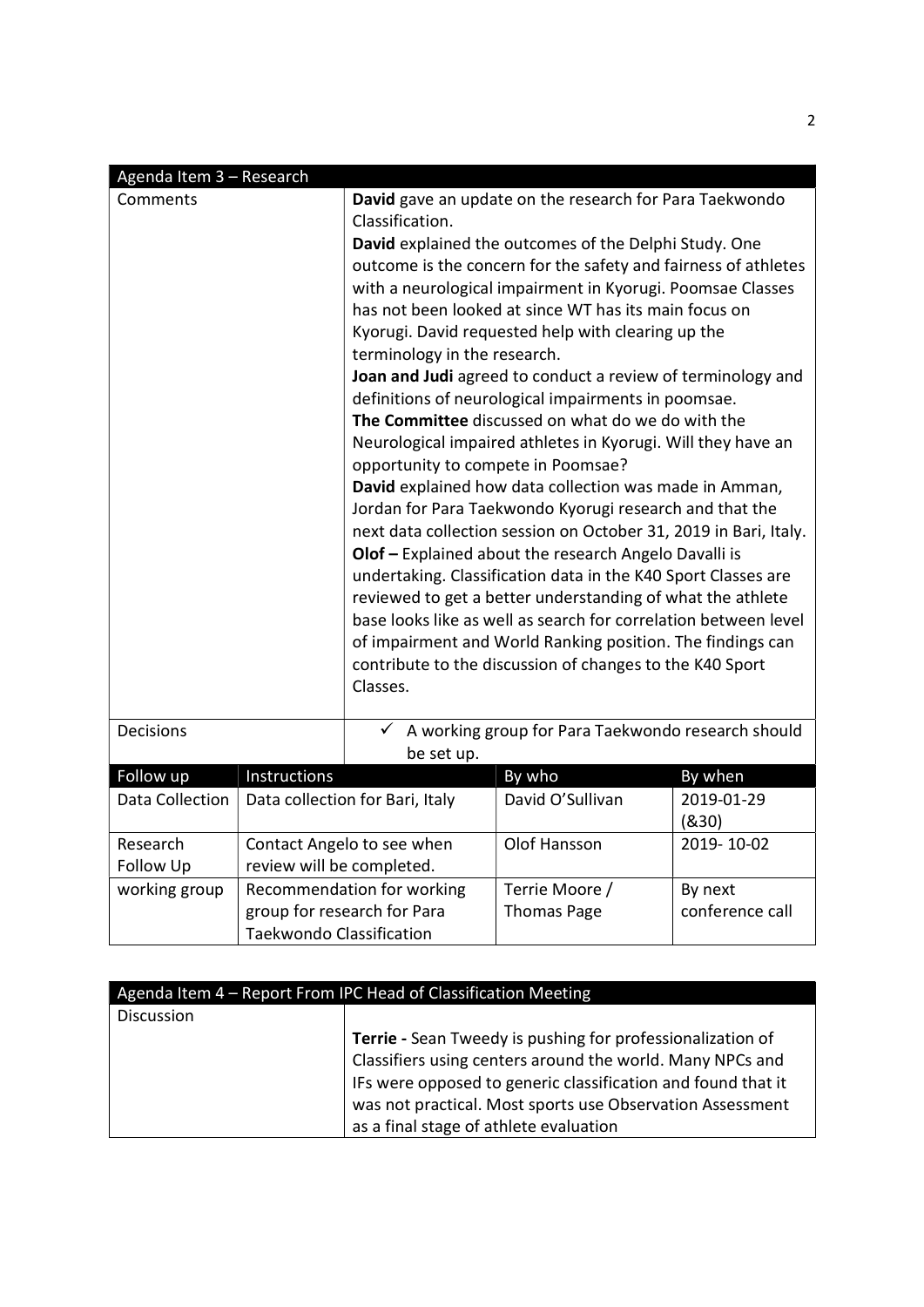|                  |                      |                                                                                                                                                                                                                                                                                                                                           | An External Committee to review MDFs was also suggested.<br>The IF representatives at the IPC Head of Classification<br>meeting did not agree with these suggestions. |                                              |
|------------------|----------------------|-------------------------------------------------------------------------------------------------------------------------------------------------------------------------------------------------------------------------------------------------------------------------------------------------------------------------------------------|-----------------------------------------------------------------------------------------------------------------------------------------------------------------------|----------------------------------------------|
|                  |                      | Management of protest and appeal. IF protests should be<br>used more in the viewpoint of IPC. Further discussion in the<br>WT Classification Committee is required on how protests and<br>appeals should be handled in Para Taekwondo. The<br>Committee also needs to discuss if they should implement<br>the IPC Board Of Appeals (BOA). |                                                                                                                                                                       |                                              |
|                  |                      | The Committee agreed that we will wait and see what<br>develops with IPC.                                                                                                                                                                                                                                                                 |                                                                                                                                                                       |                                              |
|                  |                      | The Committee asked if an independent group be set up with<br>APSO? And the committee agreed that external Independent<br>review for appeal is always helpful.                                                                                                                                                                            |                                                                                                                                                                       |                                              |
|                  |                      | Discussion on Chief Classifier education should be added to<br>the agenda for the next meeting.                                                                                                                                                                                                                                           |                                                                                                                                                                       |                                              |
|                  |                      | The policy on MS for clarity and education of athlete, officials<br>and IPC should also be further discussed.                                                                                                                                                                                                                             |                                                                                                                                                                       |                                              |
| <b>Decisions</b> |                      | $\checkmark$                                                                                                                                                                                                                                                                                                                              | Decision on Management of Appeal Committee<br>members support Independent Review board.                                                                               |                                              |
| Follow up        | Instructions         |                                                                                                                                                                                                                                                                                                                                           | By who                                                                                                                                                                | By when                                      |
| <b>APSO</b>      | IPC board of appeals | Information on APSO's view on                                                                                                                                                                                                                                                                                                             | Olof                                                                                                                                                                  | By next<br>Conference call<br>(After Oct 29) |
|                  | next agenda          | Add Chief Classifier Training for                                                                                                                                                                                                                                                                                                         | <b>Thomas Page</b>                                                                                                                                                    | By next<br>conference call                   |

| Agenda Item 5 - Rules and Updates and Issues |                                                                                                                                               |
|----------------------------------------------|-----------------------------------------------------------------------------------------------------------------------------------------------|
| Comments                                     | The Committee agrees that a review of Sport Classes is<br>required. David is working on Kyorugi. No changes can be<br>made until after Tokyo. |
|                                              | The timeline for revision of rules - All needs to be done by<br>October 2020 for the WT General Assembly.                                     |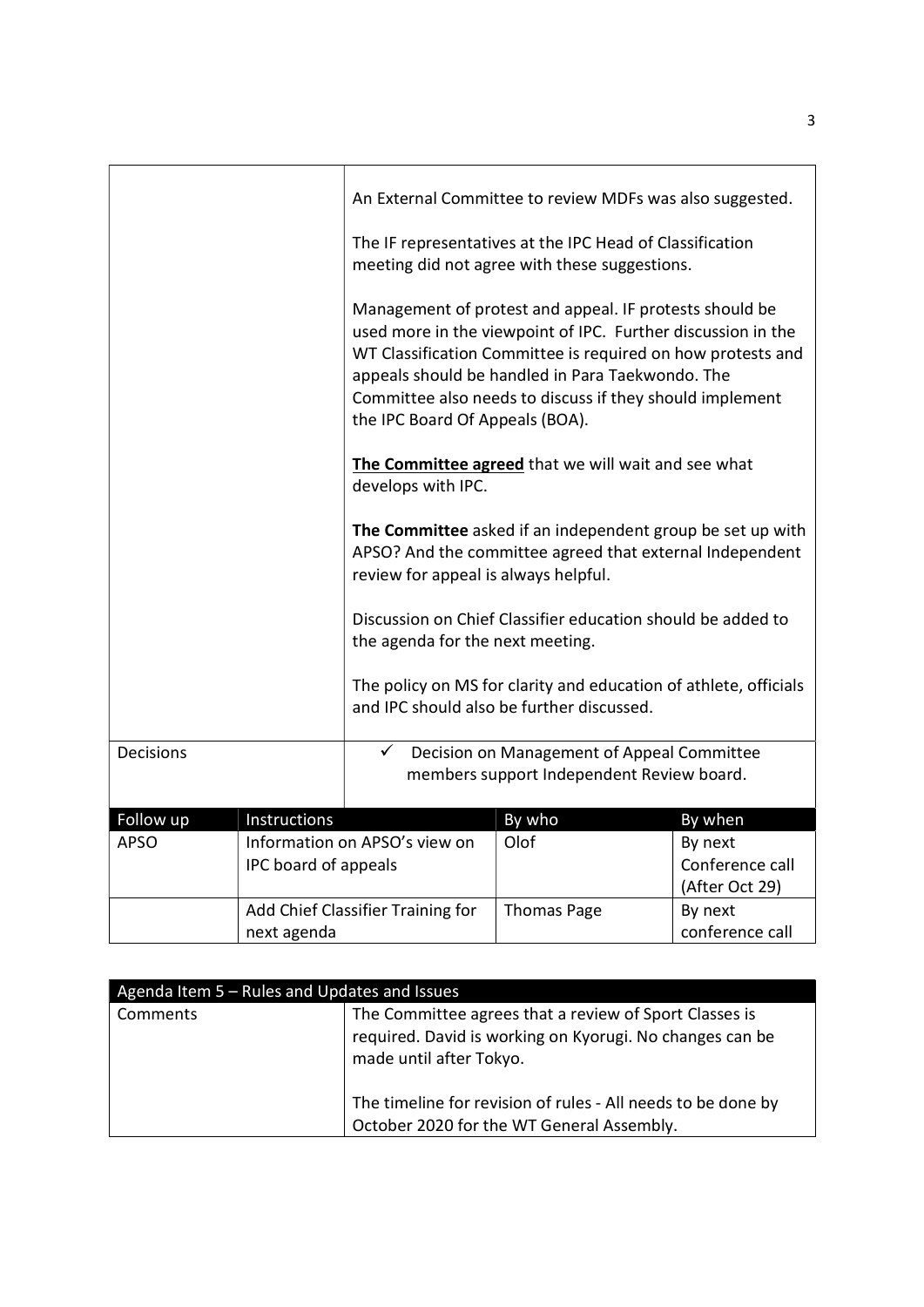|                  | Committee timelines need to meet the deadline for<br>submissions                                                                                                                                                                                                                                                                                                                                                                                                    |
|------------------|---------------------------------------------------------------------------------------------------------------------------------------------------------------------------------------------------------------------------------------------------------------------------------------------------------------------------------------------------------------------------------------------------------------------------------------------------------------------|
|                  | Things to consider for rule revisions<br>Feedback from Peter from IPC during the IF meeting<br>days is that IPC does not Understand the mix of<br>impairments in K44.<br>Spectator understanding of the Para Taekwondo<br>Sport Classes is also difficult to promote with the<br>current Sport CLasses.<br>There is an issue with athletes with feet impairments<br>in K40 Sport class. The Committee should consider<br>removing foot/leg impairment form Kyorugi. |
|                  | The Committee agrees that there needs to be a look into<br>improved protective equipment for Para Taekwondo<br>athletes.                                                                                                                                                                                                                                                                                                                                            |
|                  | Olof - informed of development of new equipment.                                                                                                                                                                                                                                                                                                                                                                                                                    |
|                  | The Committee informed that protective equipment cannot<br>compromise the Minimum Impairment Criteria and that<br>equipment should be approved in classification.                                                                                                                                                                                                                                                                                                   |
|                  | Olof - Informed that Para Taekwondo Committee has held its<br>first Conference call and that following the call submitted<br>proposal for ad-hoc Committee for protective equipment.                                                                                                                                                                                                                                                                                |
|                  | The Committee fully supports a proposal for standardized<br>and personal equipment guidelines.                                                                                                                                                                                                                                                                                                                                                                      |
|                  | The Committee discussed and agreed that the classification<br>documentation needs to be improved. A new evaluation<br>form to be circulated and compared with Angelo's system.                                                                                                                                                                                                                                                                                      |
| <b>Decisions</b> | Removal of Hypertonia, Ataxia and Athetosis from<br>Kyorugi after Tokyo 2020<br>$\checkmark$ WTCS to be updated with downloadable form<br>$\checkmark$ Chief Classifier and Medical should have access to<br>WTCS before competition to review MDF's                                                                                                                                                                                                                |
|                  | Classification Information form to be added to WTCS                                                                                                                                                                                                                                                                                                                                                                                                                 |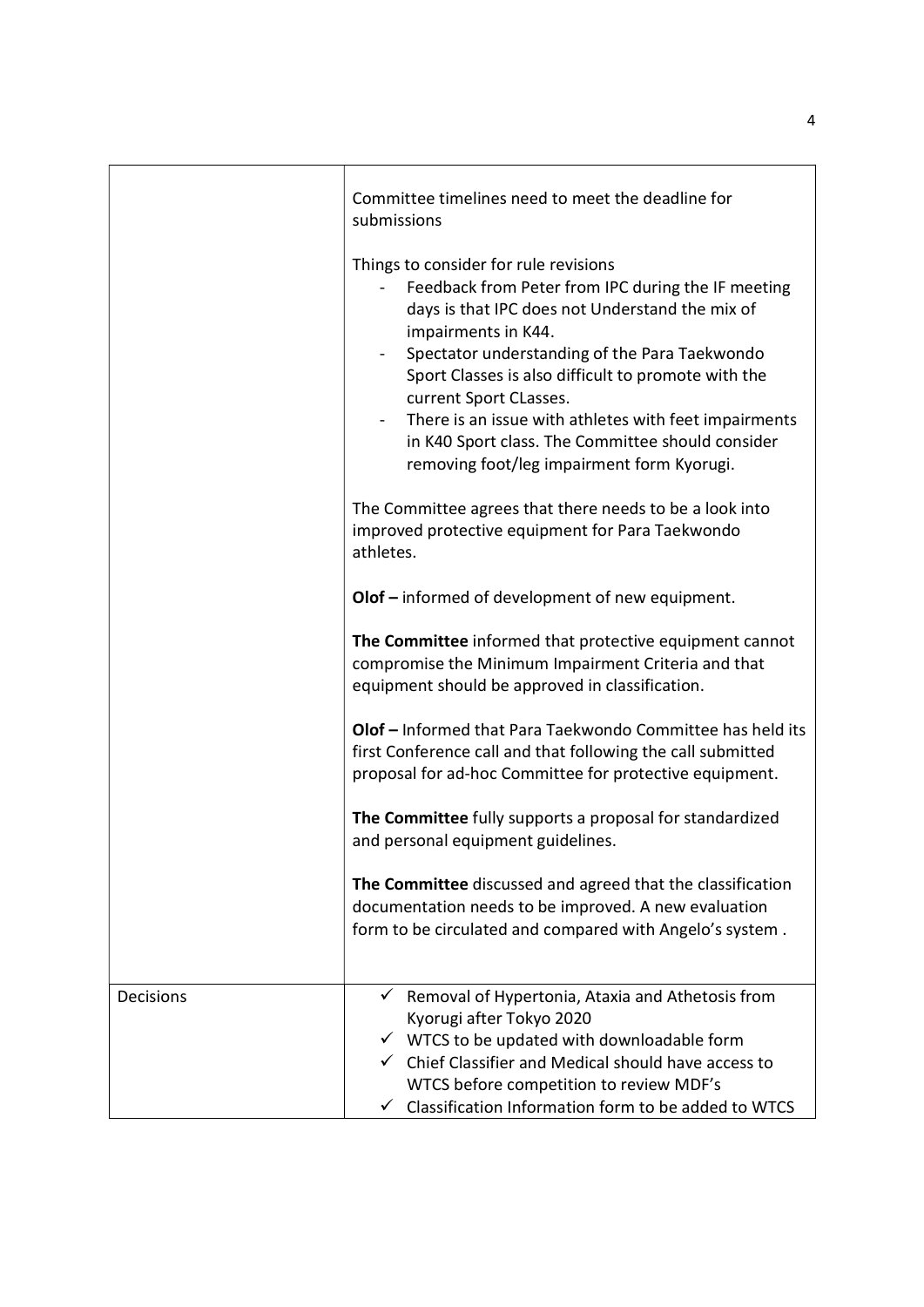|            |                            | equipment. | $\checkmark$ Committee supports project for protective |                     |
|------------|----------------------------|------------|--------------------------------------------------------|---------------------|
| Follow up  | Instructions               |            | By who                                                 | By when             |
| <b>New</b> | Send to committee new      |            | Tommy                                                  | <b>With Minutes</b> |
| Evaluation | evaluation form drafted by |            |                                                        |                     |
| Form       | Terrie.                    |            |                                                        |                     |
| <b>New</b> | Committee to review form   |            | Committee                                              | September 30,       |
| Evaluation |                            |            |                                                        | 2019                |
| Form       |                            |            |                                                        |                     |

| Agenda Item 6 - Classifier Uniformes / Competition Dress 2020 |                                |                                                                                                |                                                                      |                 |
|---------------------------------------------------------------|--------------------------------|------------------------------------------------------------------------------------------------|----------------------------------------------------------------------|-----------------|
| Comments                                                      |                                |                                                                                                | Olof - asked for specifications on the Classifier Uniform to         |                 |
|                                                               |                                | take to WT superiors.                                                                          |                                                                      |                 |
|                                                               |                                |                                                                                                |                                                                      |                 |
|                                                               |                                |                                                                                                | <b>Committee</b> informed that color is set for Classifier uniforms. |                 |
|                                                               |                                | Track suit and uniform needed.                                                                 |                                                                      |                 |
|                                                               |                                |                                                                                                |                                                                      |                 |
|                                                               |                                |                                                                                                | $O$ lof $-$ explained the process of IR uniforms.                    |                 |
|                                                               |                                |                                                                                                |                                                                      |                 |
|                                                               |                                |                                                                                                | Committee agreed to the idea of standardized jacket ordered          |                 |
|                                                               |                                |                                                                                                | from the same provider. Color scheme should be set.                  |                 |
|                                                               |                                |                                                                                                |                                                                      |                 |
|                                                               |                                | <b>Committee</b> requested polo shirts for classification. Ties and<br>scarves for use on FOP. |                                                                      |                 |
|                                                               |                                |                                                                                                |                                                                      |                 |
| <b>Decisions</b>                                              |                                |                                                                                                | Detailed uniform guidelines to be set with color                     |                 |
|                                                               |                                | scheme                                                                                         |                                                                      |                 |
|                                                               |                                | $\checkmark$ WT to follow up on suit jackets for classifiers.                                  |                                                                      |                 |
|                                                               |                                | $\checkmark$ WT to get scarves and ties                                                        |                                                                      |                 |
| Follow up                                                     | Instructions                   |                                                                                                | By who                                                               | By when         |
| Uniform                                                       | Draft uniform guidelines       |                                                                                                | Thomas                                                               | Oct 10 2019     |
| Guidelines                                                    |                                |                                                                                                |                                                                      |                 |
| Uniform                                                       | Review                         |                                                                                                | Committee                                                            | By next         |
| Guidelines                                                    |                                |                                                                                                |                                                                      | conference call |
| Uniform and                                                   | Contact WT Seoul Office on how |                                                                                                | <b>Thomas Page</b>                                                   | Following next  |
| dress code                                                    | to get Classifier Polos and    |                                                                                                |                                                                      | conference call |
|                                                               | <b>Blazers with WT Logo</b>    |                                                                                                |                                                                      |                 |

| Agenda Item $7 - 2020$ Competitions |                                                                |  |  |
|-------------------------------------|----------------------------------------------------------------|--|--|
| Comments                            | <b>Committee</b> agreed that if there is more than one panel a |  |  |
|                                     | chief classifier is needed.                                    |  |  |
|                                     |                                                                |  |  |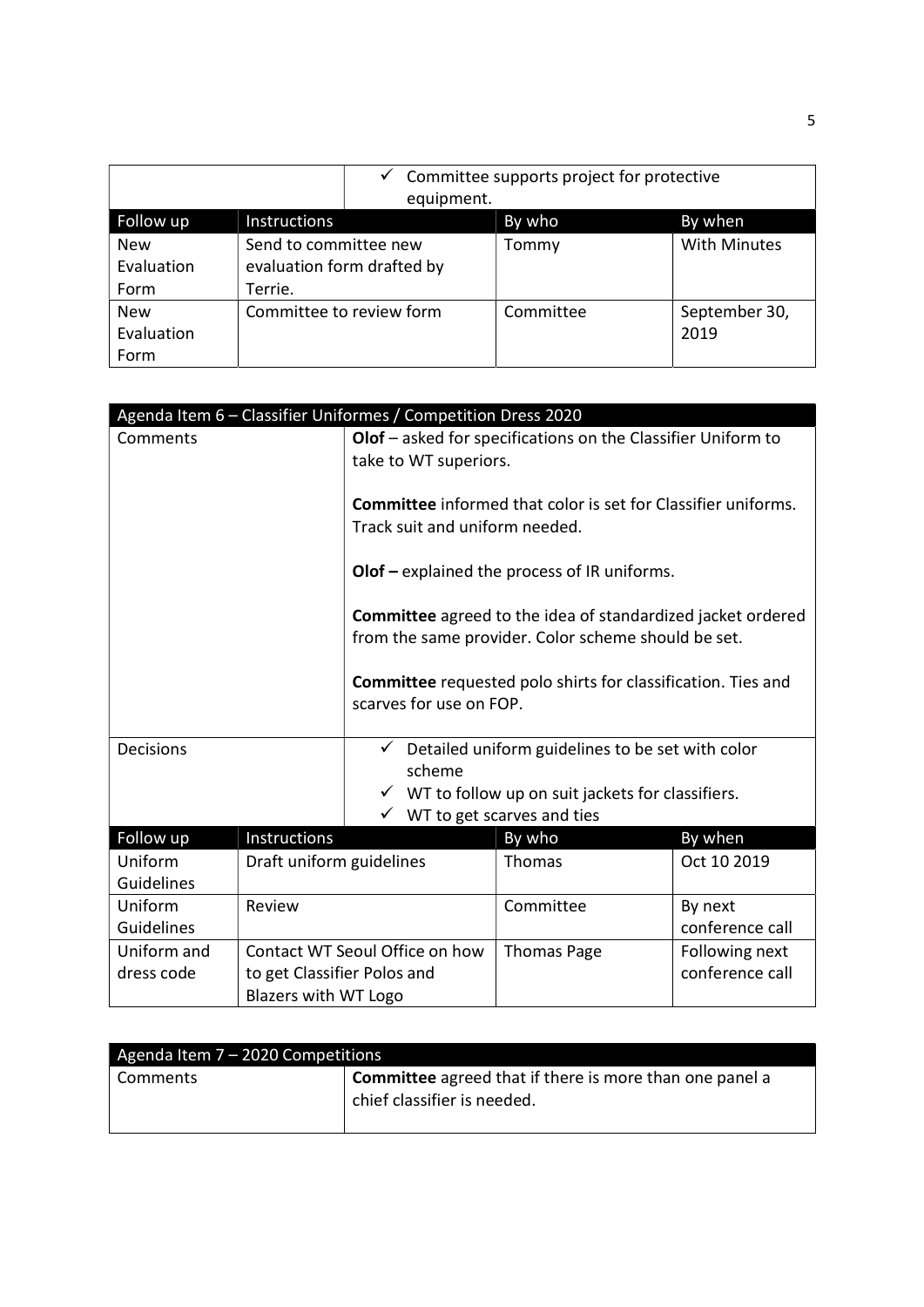|                    |                                                                                                                     |                                                                                                                                                                                                                                                                                                                                                                                             | Olof - How many athletes can be seen in a day by one panel?            |                 |  |
|--------------------|---------------------------------------------------------------------------------------------------------------------|---------------------------------------------------------------------------------------------------------------------------------------------------------------------------------------------------------------------------------------------------------------------------------------------------------------------------------------------------------------------------------------------|------------------------------------------------------------------------|-----------------|--|
|                    |                                                                                                                     | <b>Committee</b> - 20 athletes per panel should be set as a<br>maximum. Classifiers should not be classifying more that 4<br>hours without a break. And no more than 8 hours a day.<br>Accordingly, over 24 athletes a second panel should be used.<br>Extensions can be made to the 8 hours in the case more<br>breaks are added. If not, stupid mistakes happen at the end<br>of the day. |                                                                        |                 |  |
| Decisions          |                                                                                                                     |                                                                                                                                                                                                                                                                                                                                                                                             | Maximum of 24 athletes for 1 panel with 20min<br>breaks after 4 hours. |                 |  |
|                    | $\checkmark$ Chief Classier to run classification but no other tasks<br>If 2 panels or more chief classifier needed |                                                                                                                                                                                                                                                                                                                                                                                             |                                                                        |                 |  |
| Follow up          | Instructions                                                                                                        |                                                                                                                                                                                                                                                                                                                                                                                             | By who                                                                 | By when         |  |
| WT Admin           | Amendment proposal maximum                                                                                          |                                                                                                                                                                                                                                                                                                                                                                                             | ?                                                                      | By next         |  |
| rules of           | number of athletes per panel                                                                                        |                                                                                                                                                                                                                                                                                                                                                                                             |                                                                        | conference call |  |
| <b>Classifiers</b> |                                                                                                                     | per day and when a second                                                                                                                                                                                                                                                                                                                                                                   |                                                                        |                 |  |
|                    | panel is needed                                                                                                     |                                                                                                                                                                                                                                                                                                                                                                                             |                                                                        |                 |  |

|             | Agenda Item 8 - Classifier Database |                                                                                                                                 |                                                |         |  |
|-------------|-------------------------------------|---------------------------------------------------------------------------------------------------------------------------------|------------------------------------------------|---------|--|
| Comments    |                                     | <b>Committee</b> ask that the WTCS also hold a database of                                                                      |                                                |         |  |
|             |                                     | classifiers and use the database as Athletics does to inform<br>classifiers of upcoming competitions. National Classifiers will |                                                |         |  |
|             |                                     |                                                                                                                                 |                                                |         |  |
|             |                                     |                                                                                                                                 | be tracked with a separate spreadsheet.        |         |  |
|             |                                     |                                                                                                                                 |                                                |         |  |
| Decisions   |                                     | International Classifiers to be integrated in WTCS<br>✓                                                                         |                                                |         |  |
|             |                                     |                                                                                                                                 | Spread sheet database for National Classifiers |         |  |
| Follow up   | <b>Instructions</b>                 |                                                                                                                                 | By who                                         | By when |  |
| <b>WTCS</b> | Contact IPC regarding additional    |                                                                                                                                 | <b>Thomas Page</b>                             | Oct 10  |  |
|             | calendar of WT International        |                                                                                                                                 |                                                |         |  |
|             | Classifier availability             |                                                                                                                                 |                                                |         |  |

| Agenda Item 9 - National Classifier Course                              |                                                         |  |  |  |  |
|-------------------------------------------------------------------------|---------------------------------------------------------|--|--|--|--|
| Olof - requested a document to be put together for National<br>Comments |                                                         |  |  |  |  |
|                                                                         | Classifier educational concept and program with         |  |  |  |  |
|                                                                         | specifications to be compiled.                          |  |  |  |  |
|                                                                         |                                                         |  |  |  |  |
|                                                                         | <b>Terrie –</b> to work together with Thomas to compile |  |  |  |  |
|                                                                         | information                                             |  |  |  |  |
|                                                                         |                                                         |  |  |  |  |
|                                                                         |                                                         |  |  |  |  |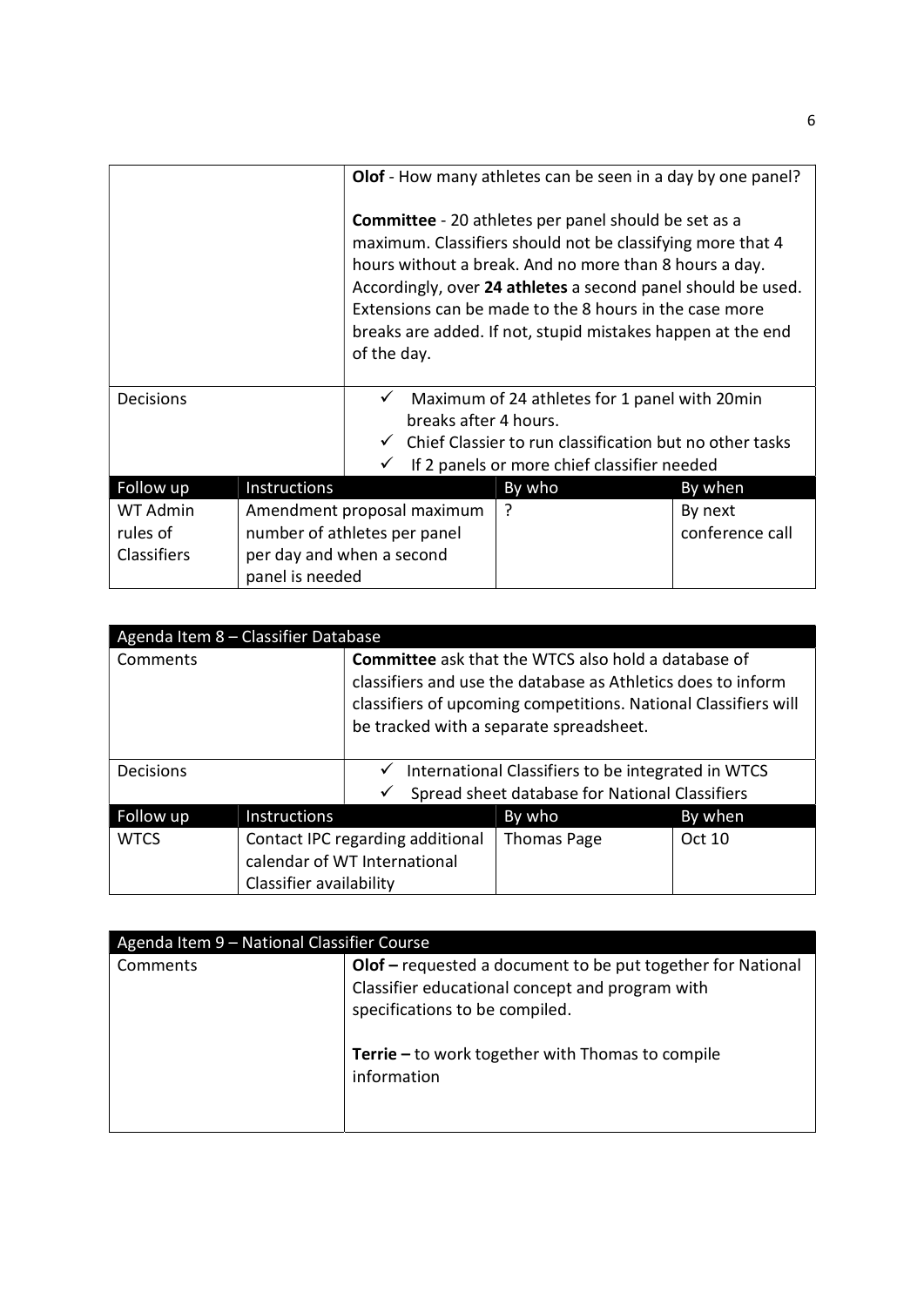| <b>Decisions</b> |                                | National Classifier educational concept and program<br>✓<br>with specifications to be compiled. |                      |                 |
|------------------|--------------------------------|-------------------------------------------------------------------------------------------------|----------------------|-----------------|
| Follow up        | <b>Instructions</b>            |                                                                                                 | By who               | By when         |
| National         | Draft v1 National Classifier   |                                                                                                 | Thomas Page / Terrie | By next         |
| Classifier       | educational concept and        |                                                                                                 | Moore                | conference call |
| Course           | program with specifications to |                                                                                                 |                      |                 |
|                  | be compiled                    |                                                                                                 |                      |                 |

|                  | Agenda Item 10 - International Classifier Course |                                             |                                                  |                 |  |  |  |
|------------------|--------------------------------------------------|---------------------------------------------|--------------------------------------------------|-----------------|--|--|--|
| Comments         |                                                  | Same as point 9                             |                                                  |                 |  |  |  |
|                  |                                                  |                                             |                                                  |                 |  |  |  |
| <b>Decisions</b> |                                                  | ✓                                           | International Classifier educational concept and |                 |  |  |  |
|                  |                                                  | program with specifications to be compiled. |                                                  |                 |  |  |  |
| Follow up        | Instructions                                     |                                             | By who                                           | By when         |  |  |  |
| International    | Draft v1 International Classifier                |                                             | Thomas Page / Terrie                             | By next         |  |  |  |
| Classifier       | educational concept and                          |                                             | Moore                                            | conference call |  |  |  |
| Course           | program with specifications to                   |                                             |                                                  |                 |  |  |  |
|                  | be compiled                                      |                                             |                                                  |                 |  |  |  |

| Agenda Item 11 - Classification Committee Meeting Dates and Location |                                                                                                 |                                                                                                                                                                                                                                                                                                                                        |                                                   |                        |  |
|----------------------------------------------------------------------|-------------------------------------------------------------------------------------------------|----------------------------------------------------------------------------------------------------------------------------------------------------------------------------------------------------------------------------------------------------------------------------------------------------------------------------------------|---------------------------------------------------|------------------------|--|
| Comments                                                             | <b>Committee</b> discussed how many face to face meetings are<br>required in the coming months. |                                                                                                                                                                                                                                                                                                                                        |                                                   |                        |  |
|                                                                      |                                                                                                 | <b>Committee</b> recommended that 1 meeting be held in 2019<br>and 1-2 meetings in 2020. While conference call as preferred<br>and most can be handled by conference call. However, a<br>meeting in December would be good to finalize the<br>education programs. And a face to face meeting for<br>Classification research and rules. |                                                   |                        |  |
| <b>Decisions</b>                                                     | recommended.                                                                                    |                                                                                                                                                                                                                                                                                                                                        | Face to face meeting in December 2019 is strongly |                        |  |
| Follow up                                                            | Instructions                                                                                    |                                                                                                                                                                                                                                                                                                                                        | By who                                            | By when                |  |
| 2019 Meeting                                                         | and to develop education<br>material                                                            | Rational for face to face meeting                                                                                                                                                                                                                                                                                                      | Thomas / Terrie /<br>Olof                         | End of October<br>2019 |  |